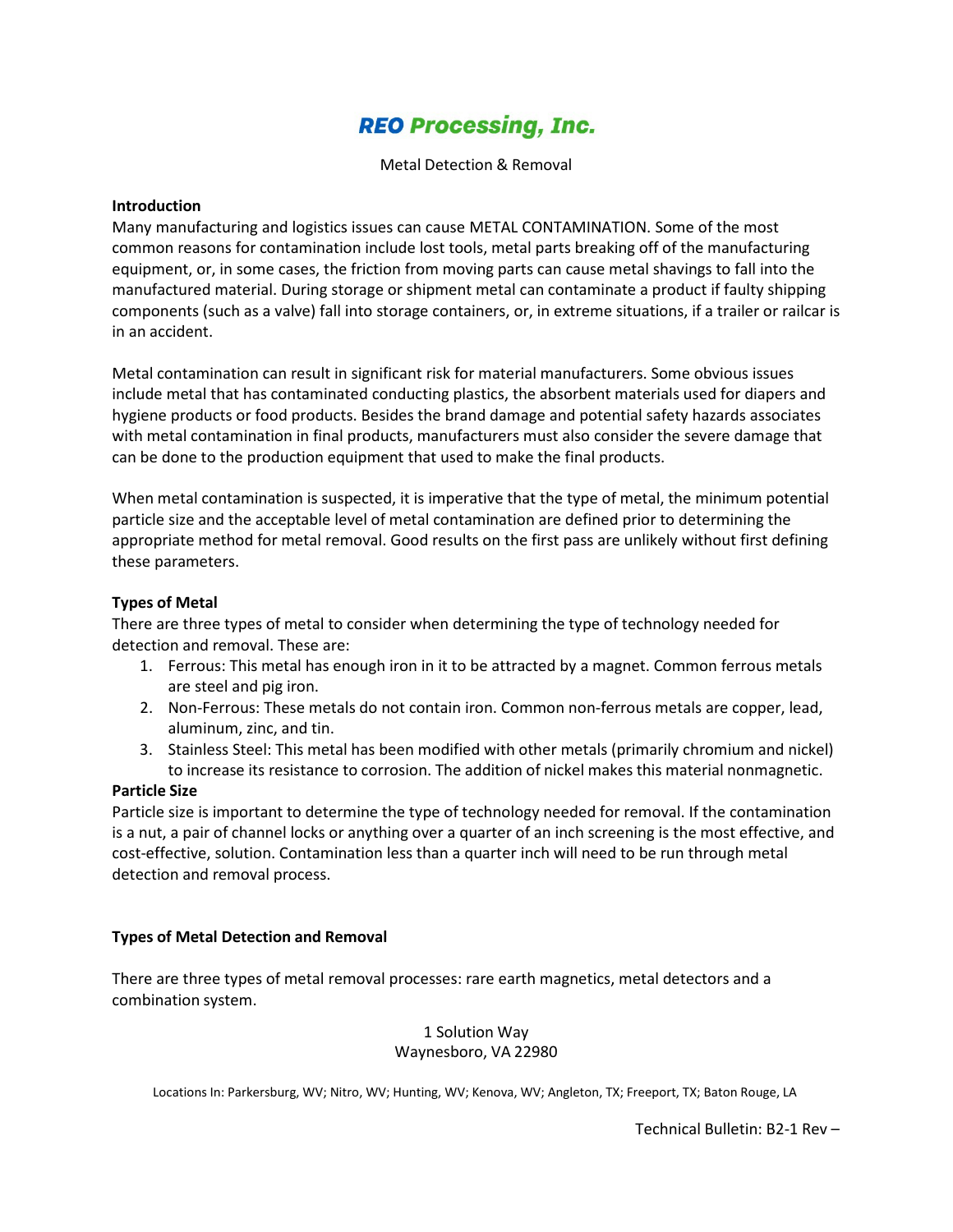#### **Rare Earth Magnets**

Rare earth magnets are made of neodymium or samarium-cobalt. These magnetics are much stronger than ferrite or alnico magnets. Rare earth magnets can have a Teslas (T) value of up to 1.5, while typical ferrite or alnico magnets have a Teslas of 0.5. Neodymium magnetics have the greatest Teslas value, however, these are not as effective at very high temperatures.

When using rare earth magnets material is gravity flowed over a grid of rare magnetic tubes that are usually 1 inch in diameter. Diagram 1 illustrates a typical rare earth magnet.

#### Diagram 1:



These magnets are typically placed below the last operation in the processing line. It can be placed in a bagging line, a FIBC filling line or at the discharge of a bulk filling station.

*The advantages of rare earth magnets are:*

- 1. Low processing cost
- 2. Attracts ferrous metal smaller than 0.1 millimeter (limits of human sight)
- Does not inadvertently remove any material with the metal

*The disadvantages of rare earth magnets:*

- 1. They only remove ferrous metals.
- 2. They only remove free metal(i.e. they will not remove metal embedded in the material, such asthat which might be inside or attached to a pellet.
- 3. The grid must be designed so that all material passes within proximity of the magnets.
- 4. Material that has already been attracted to the magnets can be "wiped off" by the material falling through the magnets.
- 5. Magnets are easily damaged so a robust "pull strength" program must be in place to ensure themagnets remain effective.

#### **Metal Detectors**

Metal detectors do not use magnets to remove metal. They use a detection device connected to an electronic system to remove metallic materials. Metal detectors establish an electromagnetic field by passing electricity through a coil attached to an earth ground. Material is fed through the middle of the field, when any type of metal (ferrous, non-ferrous, or stainless steel) passes through the coil the

#### 1 Solution Way Waynesboro, VA 22980

Locations In: Parkersburg, WV; Nitro, WV; Hunting, WV; Kenova, WV; Angleton, TX; Freeport, TX; Baton Rouge, LA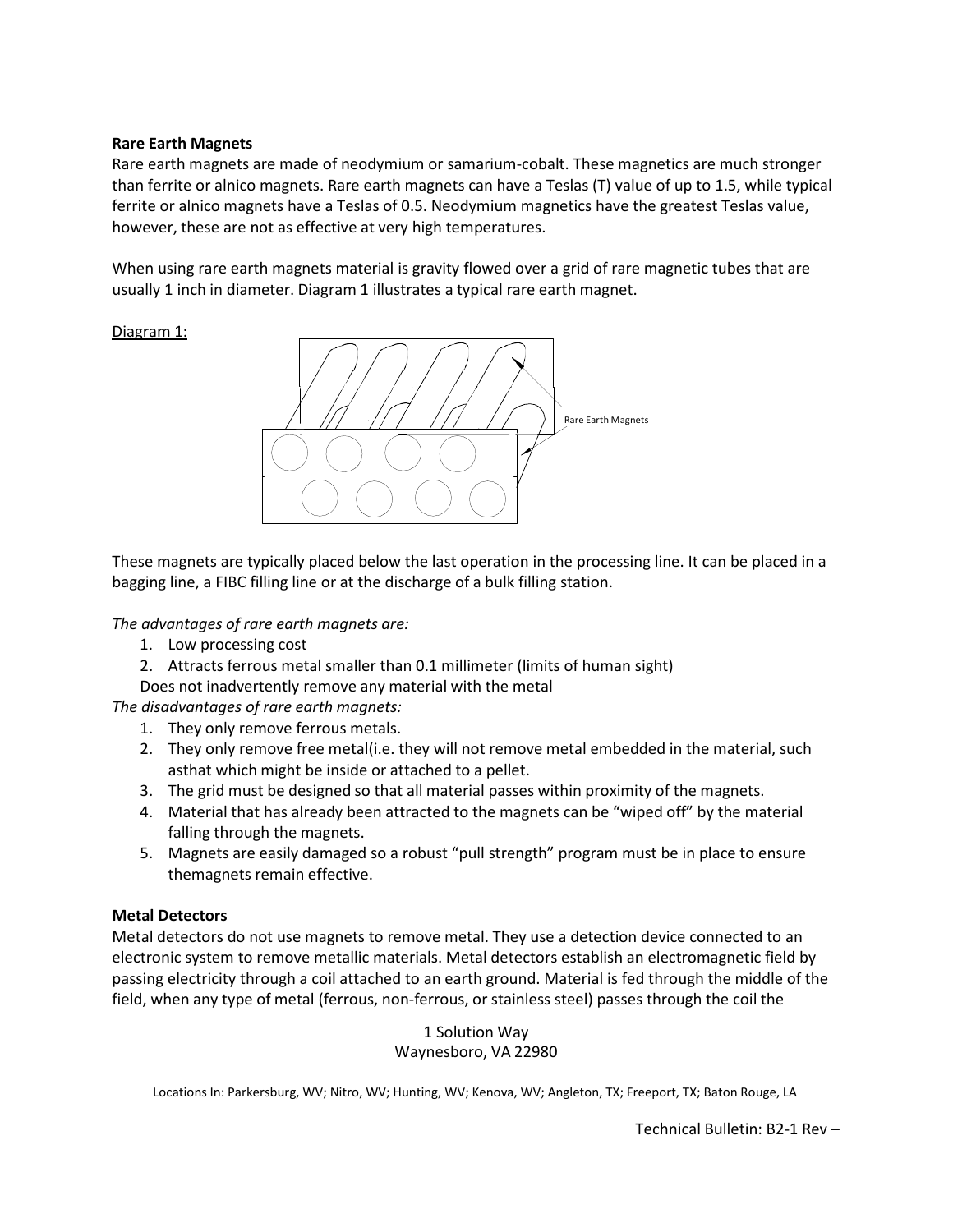electromagnetic field changes. When the sensors detect a disturbance in the field, they send a message to a divert valve to remove the material. The time it takes for the material to flow between the sensor and divert valve is programmed into a delay in the valve opening. Diagram 2 illustrates a cutaway diagram of a metal detector:

Diagram 2



Metal detectors can be placed in line with other processes, although metal removal from a known batch of contaminated material is typically a a standalone process. In these cases, good material is then moved to a packaging operation. Metal detectors will remove stainless steel and non-ferrous down to 0.5 mm and ferrous down to 0.3 mm.

The advantages of metal detectors are:

- 1. They remove all types of metal, ferrous, non-ferrous, and stainless steel.
- 2. They remove material that has embedded metal.
- 3. Known parameters can be programmed to ensure proper operation during processing.
- 4. They do not require material to come in very close proximity of magnets.
- 5. The equipment does not need to be cleaned during the process to prevent "wiping off" of metal.

The disadvantages of metal detectors are:

- 1. They produce divert, or good material that is removed because it is in the proximity of metal.
- 2. They are not as sensitive as rare earth magnets for ferrous metal.
- 3. The electrical equipment associated with the metal detector can influence performance (this is model dependent).
- 4. The equipment requires programing at the start of operation.

#### 1 Solution Way Waynesboro, VA 22980

Locations In: Parkersburg, WV; Nitro, WV; Hunting, WV; Kenova, WV; Angleton, TX; Freeport, TX; Baton Rouge, LA

Technical Bulletin: B2-1 Rev –